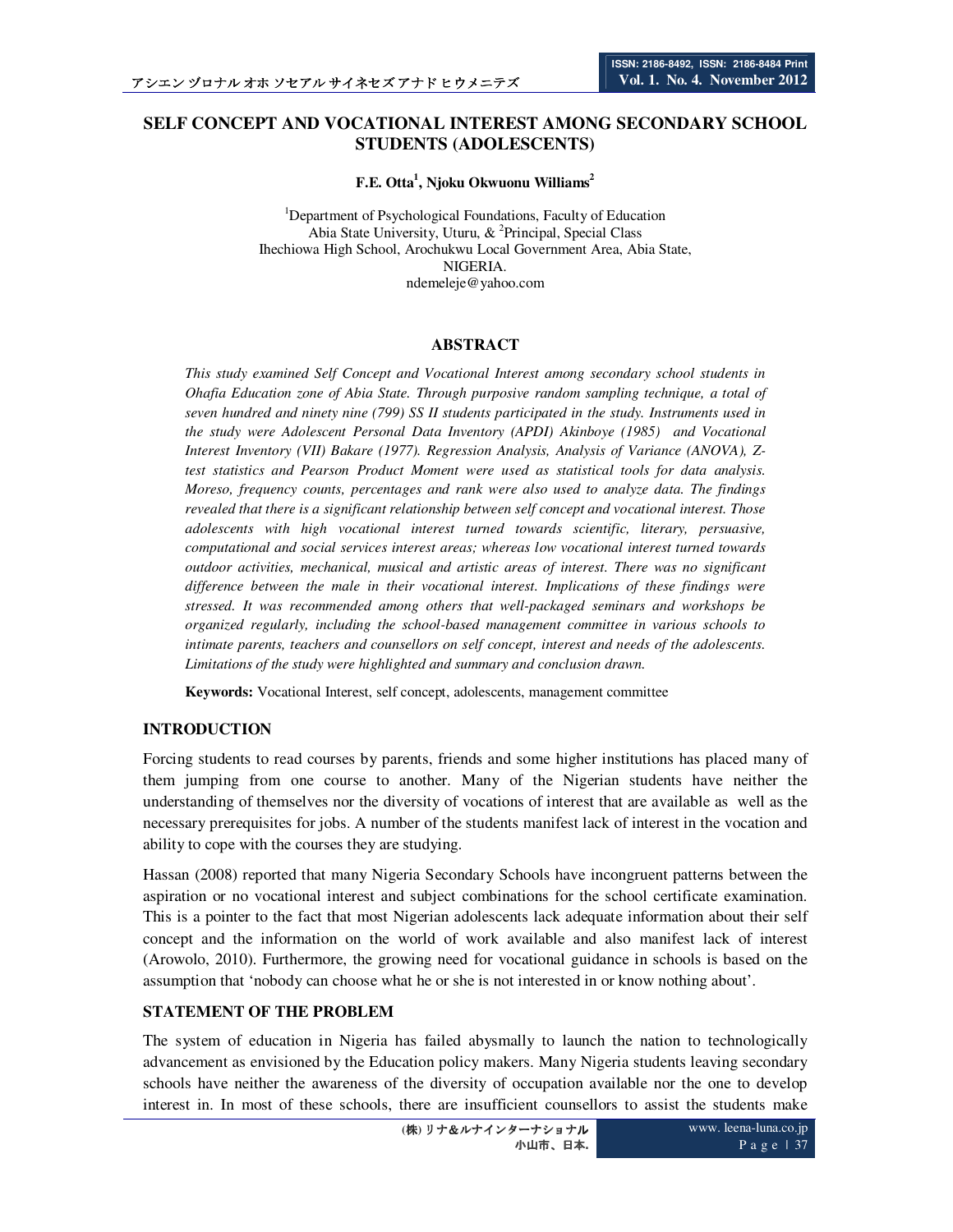appropriate vocational decisions based on their interest and self concept. This is because self concept has been proved to affect occupational maturity (Natalie, 2006), occupational aspiration (Hassan, 2008) and motivation (Meyer, 1995). When learners lack interest, they may not cope with the courses they wish to read (Ahamadu Afu, 2010). This study therefore focuses on self concept in relation to vocational interest. (Direction of interest and on gender).

#### **PURPOSE OF THE STUDY**

The main purpose of the study is to investigate the level of self concept and vocational interest among secondary school adolescents.

Specifically, the study investigated:

- i. the level of self concept among secondary school students in Ohafia Education Zone of Abia State.
- ii. relationship between the level of self concept and vocational interest of these students.
- iii. Male and female self concept and vocational interest.

### **RESEARCH QUESTIONS**

To guide the study, the following research questions were thrown:

- i. What is the level of self concept and vocational interest among secondary school students?
- ii. What direction are those with high self concept and high vocational interest over those with low self concept and low vocational interest?
- iii. What is the relationship of gender based on self concept and vocational interest?

## **HYPOTHESES**

The following null hypotheses were formulated to guide the study and tested with 0.05 level of significance.

- **HO1:** There is no significant relationship between self concept and vocational interest among secondary school students.
- **HO2:** There is no significant difference between those with high self concept and their vocational interest and those with low self concept and their vocational interest.
- **HO3:** There is no significant difference between male and female self concept and their vocational interest.

## **REVIEW OF RELATED LITERATURE**

Self is the combination of physical and psychological attributes that is unique to each individual (Shaffer, 2005). According to Shaffer, the self and social development are intertwined. The self develop through interactions and acquire information among people around the self to form the social self. This self require social cognition which Shaffer described as the thinking that people display about the thoughts, feelings, motives and behaviours of themselves and others. Shaffer agreed that this will lead the self to self-recognition. He added that the ability to recognize oneself coupled with the conscious awareness that "I" represents my own is self-recognition. The self recognition will help the adolescent to develop physical self concept, psychological self concept and academic self concept, and this in one way or the other, influence the vocational interest of the adolescent and promote the adolescent's self esteem.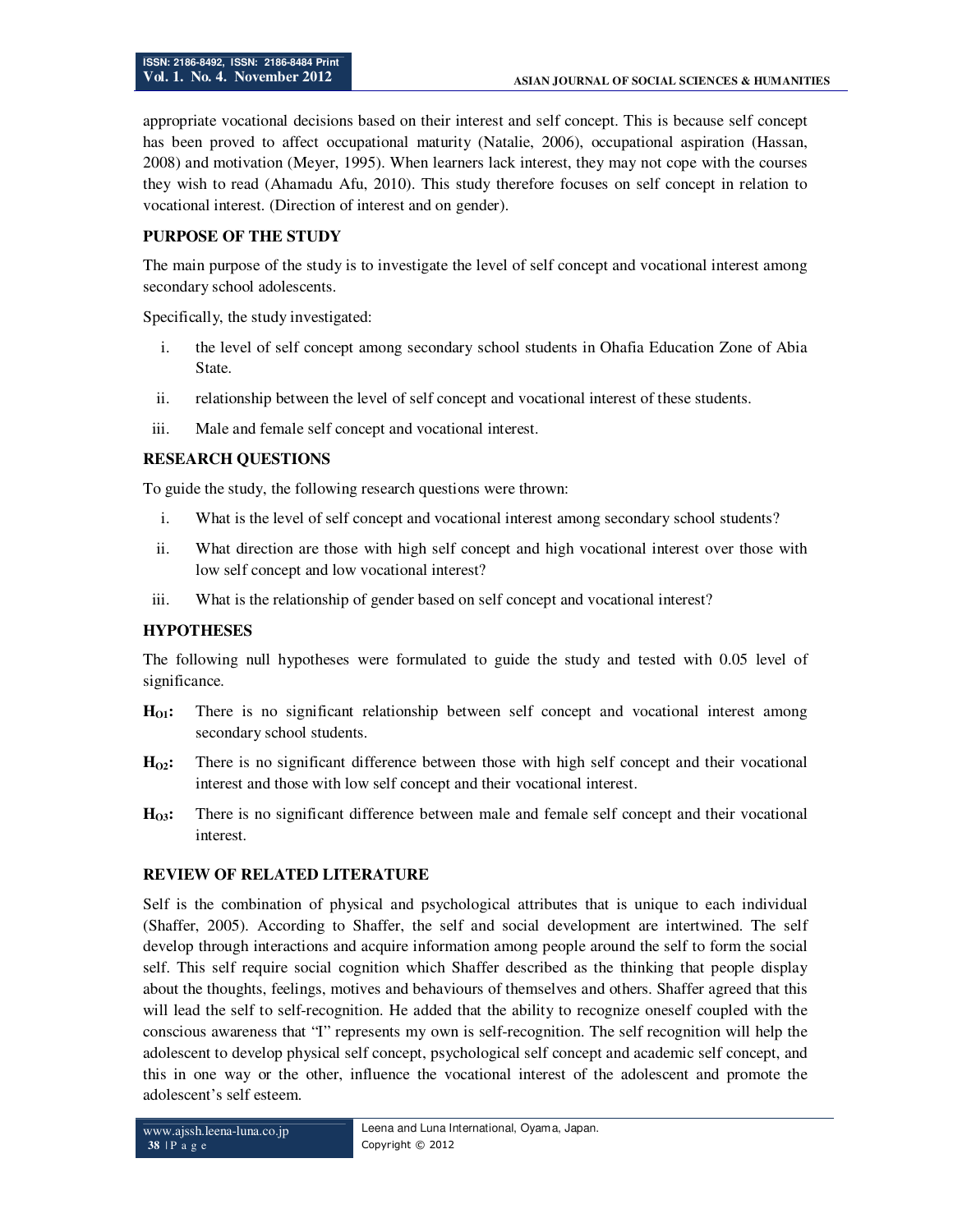To Hattie (2003) self esteem is the evaluation of one's self worth. Self concept, according to Rogers (1963), is the perception of one's self. It develops out of the organism's interaction within the environment. To Rogers, self concept develops as one's inherited potentials meet with the experience of everyday life. It may change as a result of maturation and learning.

Meyer (1995) described self concept as how a person view himself (self image) and how one will like others to view him (described self). To Kelly (2004), self concept is the awareness of one's attributes, judgements, and values in relation to one's behaviour, abilities and capabilities. This will help the adolescent to feel capable, likeable, adaptable and strong.

Self concept is influenced by environment and significant others. The environment may influence adolescents negatively or positively. When the environments of the home, school and society is conducive for the adolescents, the develop high, positive and healthy self concept (Okereke, 2006). In the home, it will attract self worth, self confidence and self esteem. Good communication, worthwhile experiences, will make adolescents look at adults as role models. To Okereke, lack of all these, couples with poverty, alcoholism, marital problems, size of the family would affect the adolescent's self concept negatively.

In the school, good teacher/students relationship, availability of guidance counsellors, organized career talk, seminar, workshop, and accurate vocational information, would vocational interest (Balogun, 2006). But where they are lacking, Melgosa (2002) says, will cause the adolescent to be in total darkness. Denga (1998) posited that development of a healthy environment will promote good self concept of the adolescent at school. Hassan (2008) believes that self concept stability depends on the perceptual aspect which is organized by the cognitive processes.

The Super theory of self concept stated that an individual strives to implement the self concept by choosing a vocation of interest. By expression of their interest, character, feelings and needs are seen on that expected vocation. Conversely, Zakaria, (2005)investigated the self concept as motivation for vocational interest. Result indicated no significant differences in the opinion of students on motivation for self concept and vocational interest. arising from the finding was that students education has to be enriched and nourished for them to make realistic vocational interest.

Melgosa (2002) in the study of self concept and vocational choice, observed that proper vocational education will equip students to better vocational choice. Abam (1998) found in his study that there was also relationship of students' self esteem and their career desire. Balogun (2006) believes that accurate vocational information, seminar, career talk and workshop will promote high vocational interest. according to Denga (1998), vocational interests of the adolescents at school rest on teachers and counsellors.

Societal influence also plays social role on the adolescents' self concept and vocational interest. Nigerian society today are interested in the monetary gains people get, whether they get it in the right or wrong way (Ahmade, 2010). Many of the political opportunists are without good vocational knowledge, but rather are godfathers, contractors, whose brothers are in government and have made money without much effort. The society have high regard for such people and they help to influence the adolescents' vocational interest.

Vocational interest is related to the likeness one has for a particular job or vocation.

The interest need to be assessed, including the subject of interest, vocation of interest, work of interest and value of interest (Ekennia, 2011). According to Ekennia, no individual can perform any job well without any element of interest. Super (1957) in Nwamuo (2001) categorized interest into four levels thus: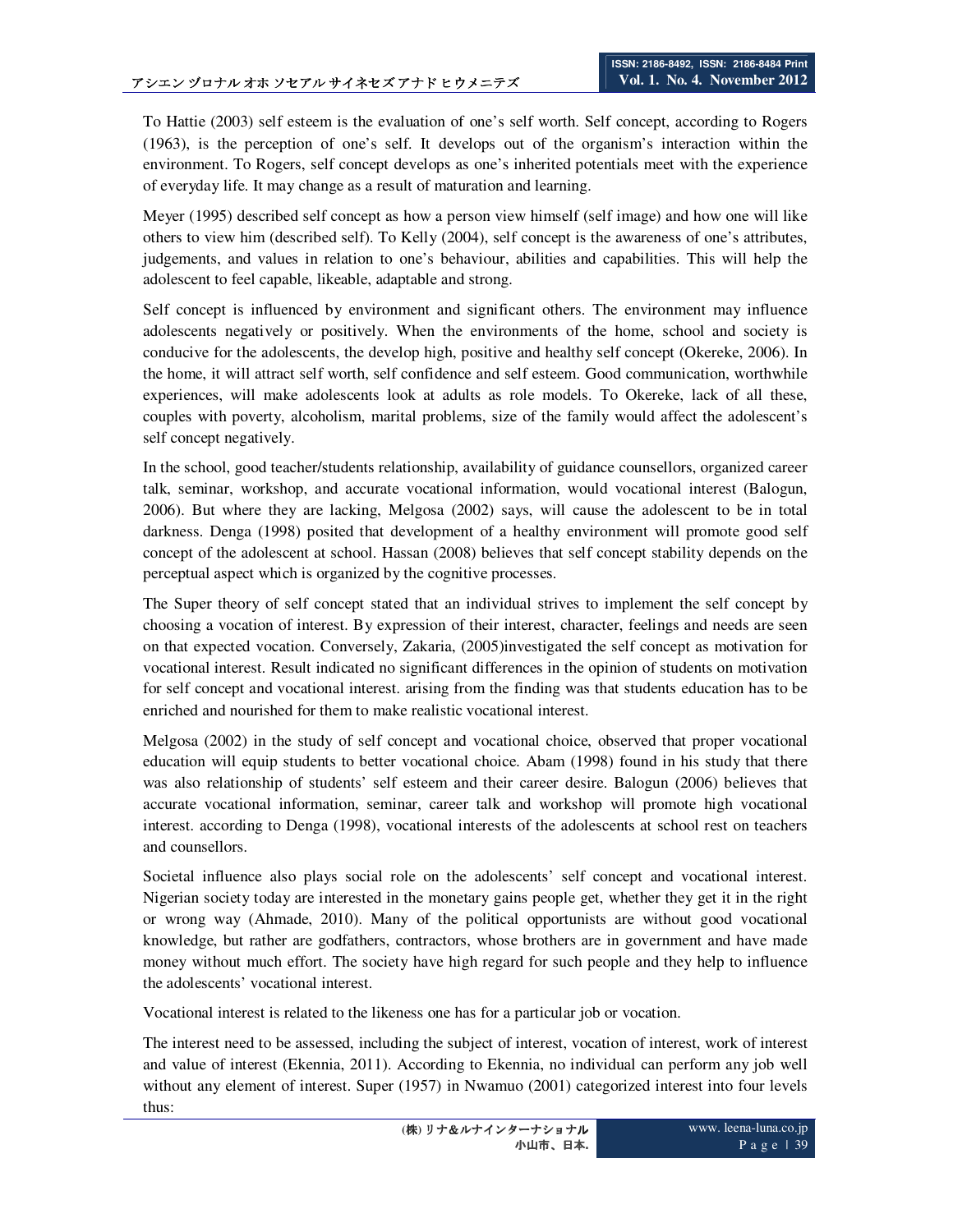- **Expressed Interest:** verbal stated preference.
- **Manifest Interests**: shown in deeds, or actions t can be objectively noted, but the interpretations is subjective.
- **Inventoried Interest**: use of questionnaire to elicit information on likes and dislikes vocation.
- **Tested Interest**: use of test results of acquired knowledge in certain areas in school work to know the peculiarities of the subjects.

 According to Ukoha (2011), many factors have been blamed for the lack of interest in vocation. Parents today are preoccupied in money making; they have allowed the time they are supposed to be with adolescents to teach value and norms of the society to be spent on watching films and internet programmes. They have allowed their brains to be filled with chunks, leaving other important things of life. Ukoha asserts that environment plays about 50 percent role in influencing what an adolescent learns or becomes.

According to Shavelson and Stanton, one way to promote a healthy self concept is to give positive reinforcement on the things adolescents have done well will help them to recognize their own competence. But where the work by parents who are role models are delegated to house helps who are often children themselves, who imitates who? In the assessment of self concept, it is either normal, high or low. A normal self concept according to Huitt (2004) is an integrated person, creative and have self confidence, is stable and less anxious. Low self concept by Ugwuegbulam & Njoku (1998) feels rejected, feels shy, demoralized, timid and being hostile. The high self concept feels acceptable, selfworth, good looking, has desirable behaviour, handle social situations, respects and feel respected (Odoemelam, 1995). Omaka (2003) maintain that such behaviours like pride, arrogance and snobbery at times may be manifested by them. Udeanyi (2003) in a study of self concept in academic performance observed that females have high positive self concept and seem to have confidence and they see themselves as achievers, while males also have positive self concept similar to females' own.

Ukoha (2011) believes that forcing adolescents into courses and vocations they are not gifted for is not the best, but to find out what the adolescent is gifted for and encourage him or her. Mohammed (2004) found in his study that there is no significant relationship between students' self concept and parents; occupation. Adenubi (2008) found in his study that self concept is reflected in the way an individual sees himself. Adenubi maintained that the self concept and vocational interest of adolescents depend on how he or she perceive the experiences rather than the parent's type of occupation. With the knowledge of all these that affect self concept and all that are affected by self concept, one wonders the direction of effect on level of self concept and sex.

# **METHODS**

The study was carried out in Ohafia Education Zone of Abia State of Nigeria. The population of the study comprises all the Senior Secondary School II (SS II) in Ohafia Education Zone of Abia State. The sample size of the study was ten (10) secondary schools selected from the region with seven and ninety nine (799) SS II students.

The choice of schools is by purposive sampling because a school that has its representatives of both sexes of the secondary school students were needed. The instruments used in the study were Self Concept Inventory (APDI) by Akinboye (1995). Section A – Adolescent Data Inventory with 30 likert scale questionnaires and Vocational Interest Inventory by Bakare (1987) with Sections A to J with ten (10) interest areas and 100 likert scale questionnaires.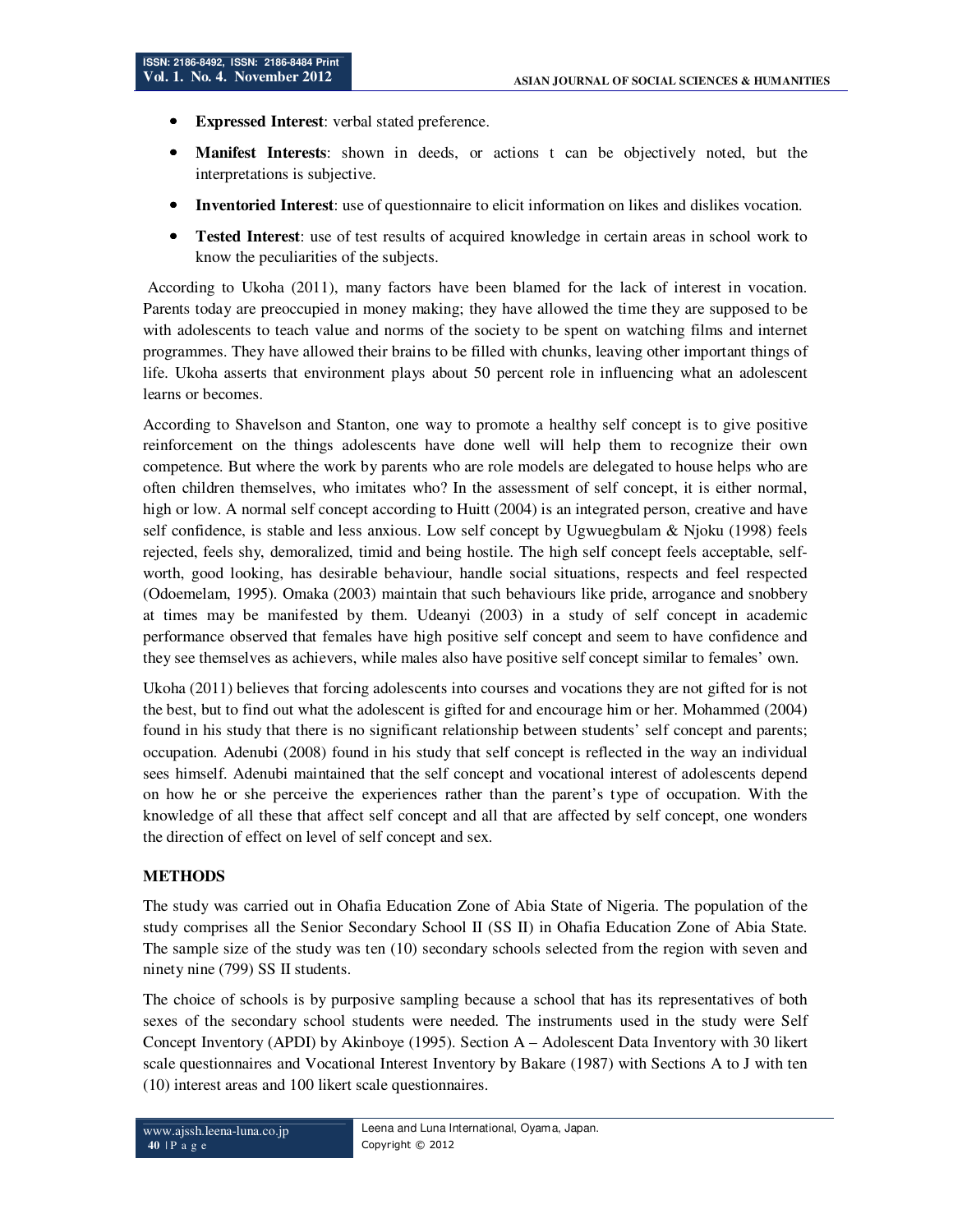These instruments were adopted. The reliability of the instruments were determined by test-retest method. For the validity, the content and construct validity were determined using the Pearson Product Moment Correlation Coefficient to correlate the ten interest areas.

### **Method of Data Collection and Analysis**

The researcher personally administered the instrument and also used research assistants. Regression Analysis of Variance (ANOVA), Z-Test Statistic, Pearson Product Moment were used. Also Frequency Counts, Percentage and Rank were used to analyze the data collected.

### **Research Question I:**

What is the level of self concept vocational interest among secondary school students in Ohafia Zone?

### **Table 1. Regression summary table showing the level of Self Concept and Vocational Interest**

Predictor Coef E.E Coef T P Constant 35.987 1. 679 21.44 0.000 x 0.301630.02624 11.49 0.000  $S =$  8.36885R-Sq = 14.2% R-Sq (adj) = 14.1%

Coef = Total average of students vocational interest y

 $= 35.987 = 36.0y$ 

 $Y = 36.0 + 0.302x$ 

Coef. = Total average students self concept x

 $= 0.302x$ 

 $T$ -calculated  $= 11.49$ 

 $R-Sq = 14.2%$ 

R Sq (adjusted) =  $14.1\%$ 

S. Standard Error of Estimation = 8.36885.

The results in the table 1 above indicate that there is significant relationship between self concept and vocational interest. The total average of vocational interest  $y = 36.0 + 0.302x$  which is the total average of the self concept. The self concept also accounted for a total of  $14.2\%$  of  $(r^2)$  on the vocational interest of the students.

The relationship of self concept on the vocational interest has t-calculated to be 11.49 while ttabulated was 1.96 at the significance of 0.05.

## **Research Question 2**

Research question 2 states:

What direction are those with high self concept and high vocational interest over those with low self concept and low vocational interest.?

From table 2, it can be seen that students have greater interest for scientific, clerical, persuasive, social, literary and computational, whereas students have least interest in outdoor, mechanical, artistic and musical vocational interest areas.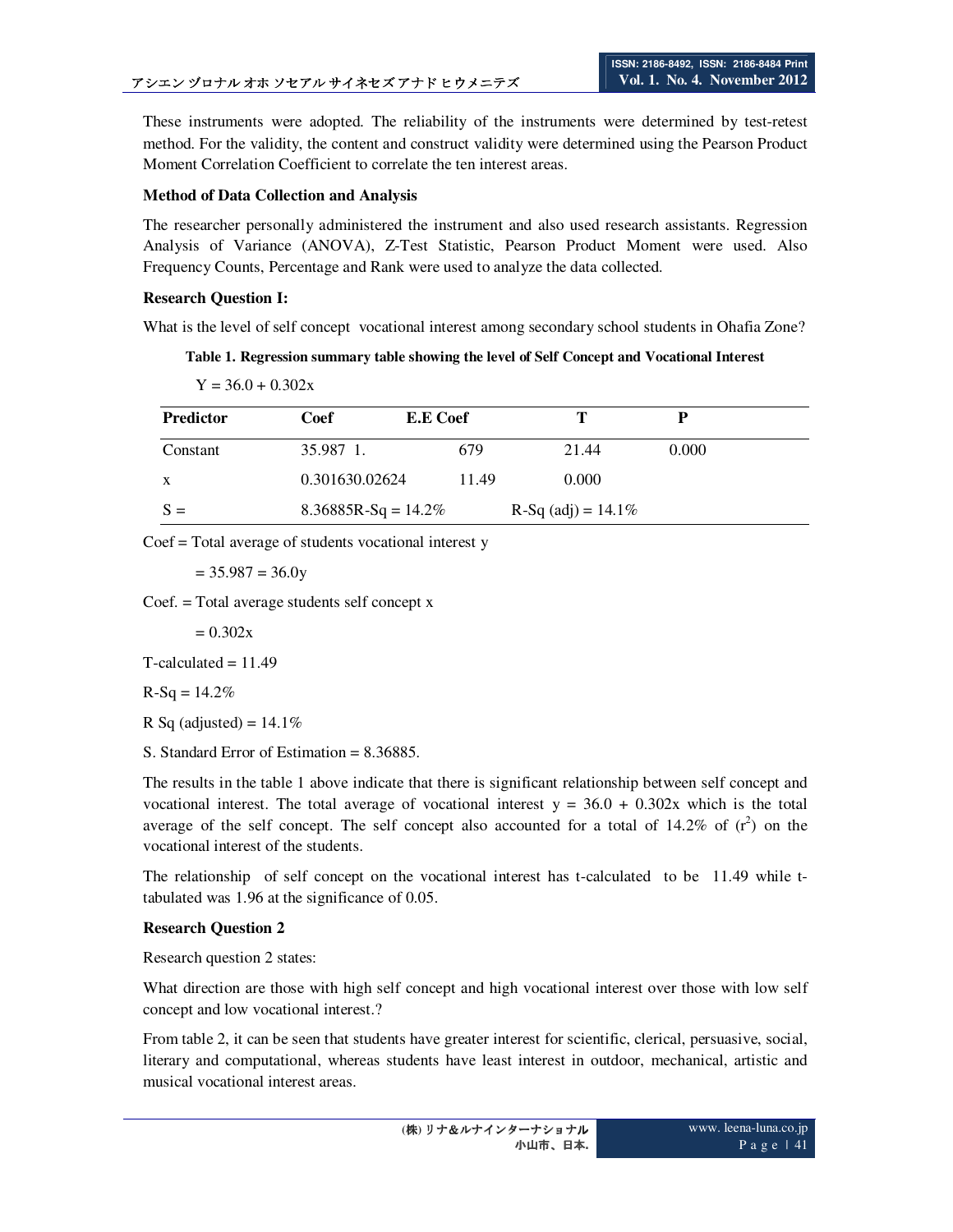| <b>Vocational Interest</b> | Frequency | <b>Percentages</b> | Rank             |  |
|----------------------------|-----------|--------------------|------------------|--|
| Outdoor                    | 69        | 8.3855             | 8 <sup>th</sup>  |  |
| Mechanical                 | 66        | 8.2603             | 9 <sup>th</sup>  |  |
| Computational              | 80        | 10.0125            | 5 <sup>th</sup>  |  |
| Scientific                 | 98        | 12.2653            | 1 <sup>st</sup>  |  |
| Persuasive                 | 92        | 11.5144            | 3 <sup>rd</sup>  |  |
| Artistic                   | 68        | 8.5106             | 7 <sup>th</sup>  |  |
| Literary                   | 78        | 9.7622             | 6 <sup>th</sup>  |  |
| Musical                    | 65        | 8.1352             | $10^{\text{th}}$ |  |
| Social Services            | 90        | 11.2641            | $4^{\text{th}}$  |  |
| Clerical                   | 94        | 11.7647            | 2 <sup>nd</sup>  |  |
| Total                      | 799       | 100                |                  |  |

**Table 2. Showing those with high self concept and high vocational Interest and those with low self concept and low vocational Interest** 

## **Research Question 3**

What is the relationship of gender based on self concept and vocational interest?

**Table 3. Statistical descriptive Z-test analysis of male and female students' self concept and vocational interest** 

| <b>Statistics</b> | Male   | Female | $Z_{cal}$ | Level of sign. | $Z_{\text{tab}}$ |
|-------------------|--------|--------|-----------|----------------|------------------|
| Sample $(N)$      | 429    | 370    | 1.42      | 0.05           | 1.96             |
| Mean              | 55.401 | 54.486 |           |                |                  |
| Standard          |        |        |           |                |                  |
| Deviation (SD)    | 8.665  | 9.424  |           |                |                  |

The result in table 3 above shows a total sample size of 799 with male respondents being 429 and their mean was 55.401 and the female was 370 with mean score to be 54.486. The standard deviation for male was 8.665 while the female was 9.424 . The Z-calculated was 1.42 and Z-tabulated was 1.96 showing no differences between the two.

## **The first Null Hypothesis States**

**Ho1**: There is no significant relationship between self concept and vocational interest of adolescent secondary school students in the zone.

Using the table 1 of the Regression summary showing the relationship, the total variance accounted for the self concept was 14.2%. The t-calculated was 1.96 at significance level of 0.05, therefore Ho is rejected.

## **The Null hypothesis 2 States**

There is no significant difference between those with high self concept and their vocational interest and those with low self concept and their vocational interest.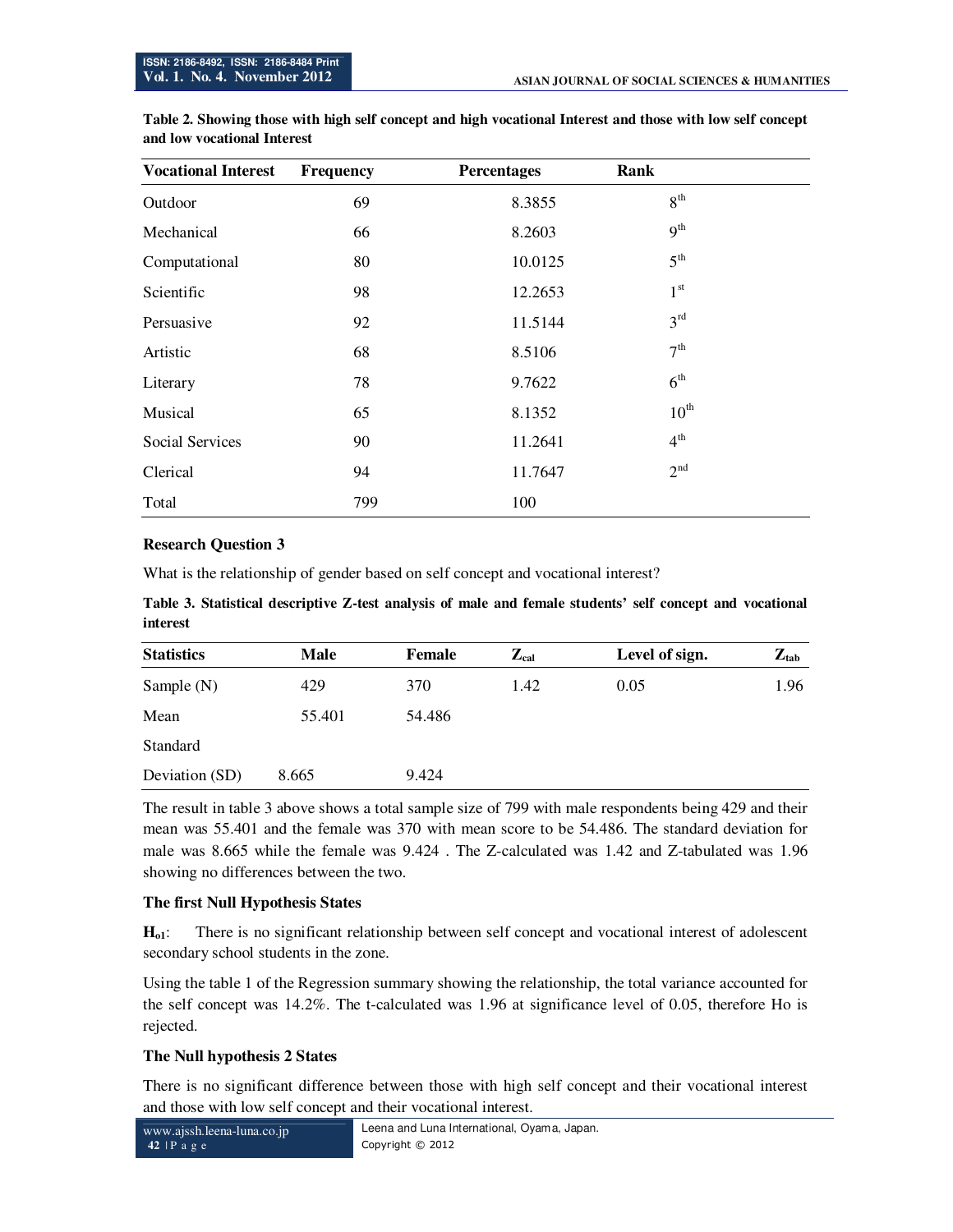Data were subjected to Z-test statistical analysis on difference of two means of high self concept and the vocational interest and of low self concept and their vocational interest.

| <b>Self</b><br>Concept | No. of<br>students<br>(N) | Average<br>$(\mathbf{x})$ | <b>Std Deviations</b> | Z-cal  | Level<br>of<br><b>Sign</b> | Z-tab | <b>Remark</b>           |
|------------------------|---------------------------|---------------------------|-----------------------|--------|----------------------------|-------|-------------------------|
| High                   | 532 $(n_1)$               | 57.311                    | 7.886 $(S_1)$         |        |                            |       | Reject Ho               |
|                        |                           | $(x_1)$                   |                       |        |                            |       | There is<br>significant |
| Low                    | $267(n_2)$                | 50.389 $(x_2)$            | $7.378(S_2)$          | 10.313 | 0.05                       | 1.96  | difference              |

**Table 4. Z-test analysis on difference of two means**

The result displayed in table 4.5 above shows that there is difference between the mean of the High self concept and the mean score of the Low self concept. As shown, in the Z-test analysis, the zcalculated is

 10.313 while Z-tabulated at 0.05 level of significance is 1.96. This is showing that the Null hypothesis  $(H<sub>o</sub>)$  is rejected.

### **SUMMARY OF FINDINGS**

Self concept and vocational interest showed relationship.

- 1. There is a relationship between self concept and vocational interest
- 2. Those with high self concept and high vocational interest turned to a direction of scientific, clerical, persuasive, social services, literary and computational vocational interest areas, whereas those with low self concept and low vocational interest turned to outdoor, mechanical, artistic and musical.
- 3. Gender showed no difference in their self concept and vocational interest.

## **DISCUSSION**

The study investigated self concept and vocational interest among secondary school students in Ohafia Education zone of Abia State of Nigeria. The discussion is presented in subheadings according to the summary of findings.

#### **Self Concept and Adolescent Vocational Interest**

It was found after the research question 1 with simple regression statistical analysis and analysis of variance, (ANOVA) that self concept contributed 14.2 percent to the vocational interest of adolescents in their choice of vocation. Super (1957) in Nwamuo (2001) categorized the level the interest will go in self concept for it to manifest into the implementation levels. According to Nwamuo, there will be stage the self will verbalize it, i.e. express level where verbal statements of hope are made. This will be followed by the stage of manifestation in action. The action is seen in the direction of academic performance and achievement to the stage of tested interest. Often, it has been inventoried through inventory stage. To Super, the adolescent now, is a master of the vocation of his interest area and will wish to implement his area of interest in the world of work.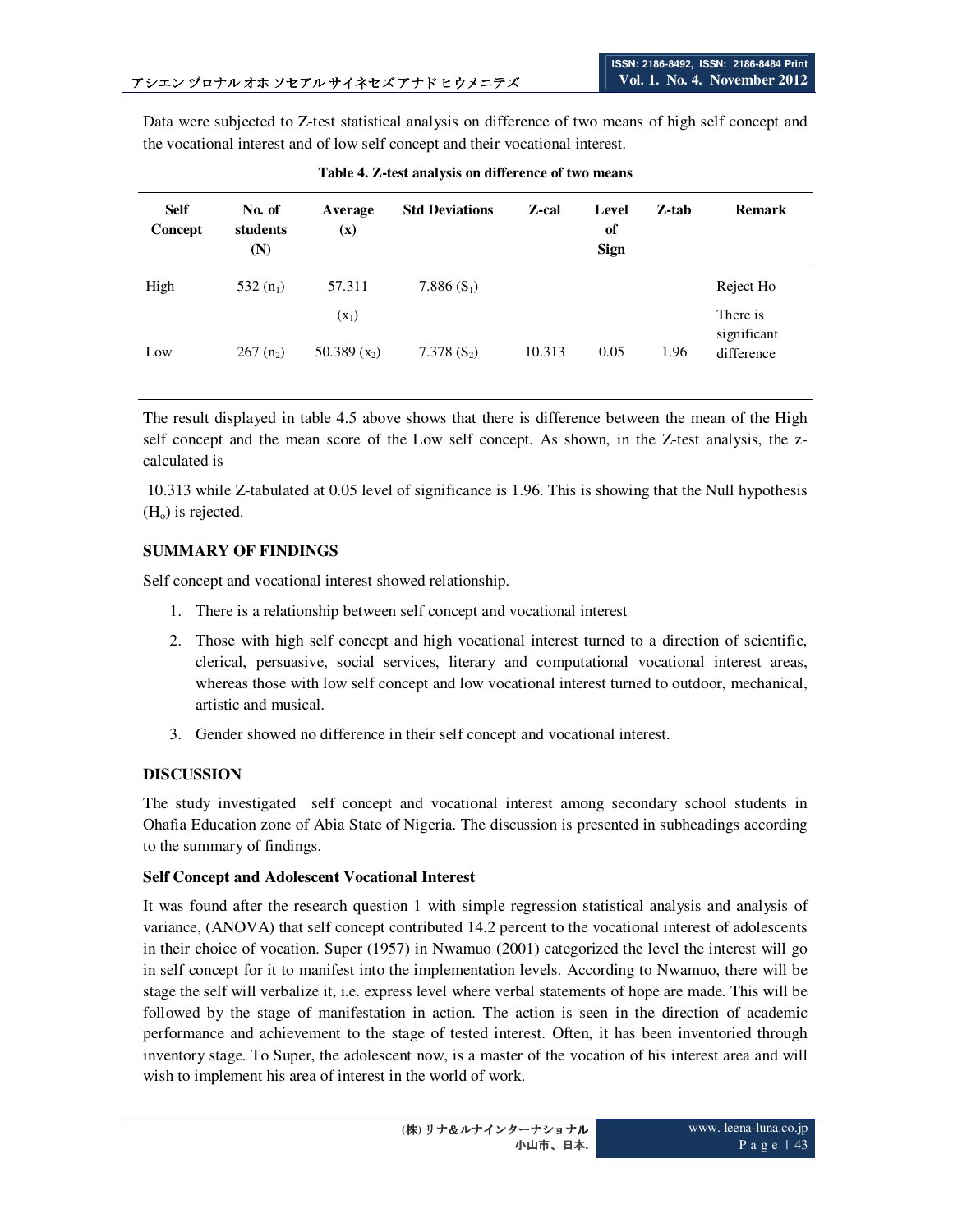Nwamuo (2001 and Agbe (2007) respectively added that healthy and conducive environment at home in school promote self concept and vocational interest. such environment create room for good self image and self confidence, congruency and positive self concept and vocational interest; whereas where they are lacking, according to Kagu & Mohammed (2007) and Agbe (2007) respectively, adolescents will suffer maltreatment, abuses, lack of confidence, aggressiveness and such reflections have been caused by unhealthy environment at home and school.

Denga (2007) and Sababa (2010) were of the opinion that school environment influences self concept and vocational interest. to them, improved school library, better and equipped laboratories and counsellors who may assist the adolescents to increase the awareness to answer the basic questions of life of whom they are, why they are there, where they go from there. The counsellor will give them the adequate information on the available world of works. Sababa (2010) maintained that most parents are illiterates who do not know anything about vocational interest or the vocations available. These create problems to most adolescents. This must have informed American Network (2010) to state that the counsellors and teachers should help to improve adolescents' self concept and vocational interest by helping them see how education is connected to vocation during counseling, teaching , workshop or practical work at school.

## **Level of Direction between Student Self Concept and Vocational Interest**

Using table 2 of the interest areas, the analysis of frequency counts, ranks and percentages of students' performances were shown. Students with high self concept and vocational interest turned towards scientific, clerical persuasive, social service, literary and computational, vocational interest areas. The finding is in agreement with Arowolo (2010) who discussed in his studies that society has a general inclination to select group of vocations which are more prestigious than others.

Again, result displayed in table 4 of the differences between the mean score of high self concept and high vocational interest and low self concept and low vocational interest, the z-calculated showed 10.313 while the z-tabulated at 0.05 level of significant showed 1.96 showing that there was great differences. This generally showed that students show interest where they assume they will earn more money. Most of the adolescents' interest on such vocations like business, politics, law and medicine are viewed in line with Arowolo (2010). He asserted that in the present Nigeria, the adolescents would be influenced by the present politician who earn more money than any other profession in the labour market. Such political opportunists who earn more money have made the adolescents have high hope on such vocations.

Students prefer professions that have high monetary reward. According to Adenubi (2007) and Ahmed (2010), students have regard on highly monetary rewarding vocations. As a result, most of the "emergent contractors' whose fathers and godfathers are in political positions with the type of money they earn, lure those adolescents away from the academic and vocational interest.

Those with low self concept turned towards interest areas like artistic, musical, outdoor activities and mechanical interest areas. This situation could be as a result of what Idaron (2002) called "accidental factor"; a situation where university graduates will become taxi drivers and motor cyclists because there is no job. It could be as a result of this and also create low self concept. Some school leavers may form music gangsters to see that life is moving. Others, Idaron said, may become political touts and bodyguards.

Many parents and guardians, when they see the level of monetary reward from such politicians would insist that their adolescent students read or enter into such courses without minding their self concept and vocational interest areas. Many, after study drop and leave the course and jump into what will give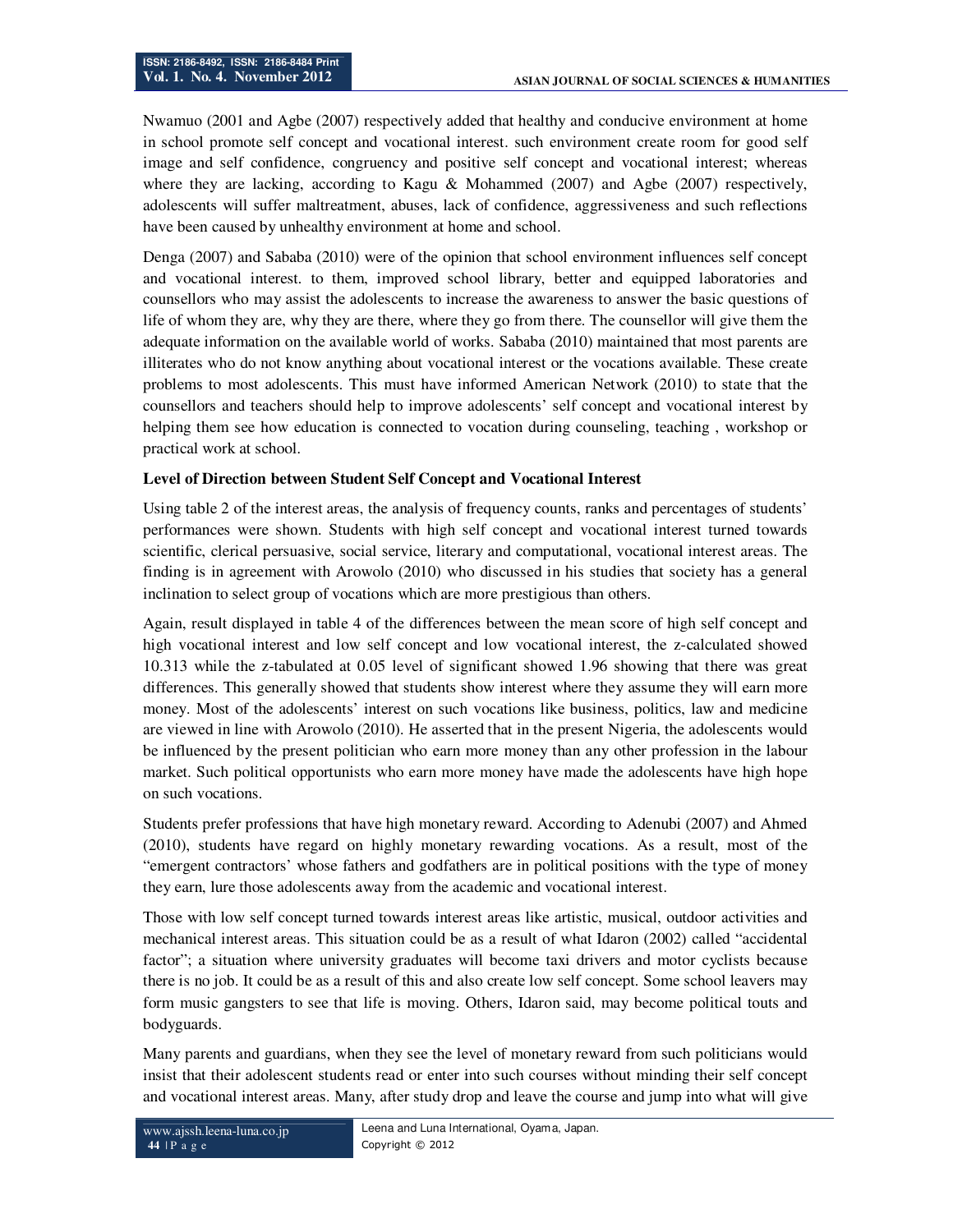them job satisfaction. Others would engage in vocations, not based on rational choice, but on the basis of wind of fate (Orhungu, 2007).

### **Male and Female Self Concept and Vocational Interest**

Findings from research question 3 and hypothesis 3 on table 3 revealed that there was no differences in self concept and vocational interest of male and female genders. Ukoha (2011) defined gender as cultural functions attached to biological sex. Sex refers to physical aspects of being male or female, but psychologists use it to refer to the entire set of differences commonly attributed to male and female which may be partly or wholly socially determined (Ukoha, 2011).

There are no differences in the genders came from the fact that both sexes came from God (Ukoha, 2011). Furthermore, this is as a result of emancipation of women, many of whom have changed their attitude and accepted domestic roles and at the same seek salaries employment outside their homes (Aluta, 2000) and Hassan (2008).

Arowolo (2010) observed that some women from the present political dispensation seek to e elected into political positions. They have advocated 35% of their involvement in political arena. They preferred positions that have high monetary rewards and gains. That is why many are senators, legislators, ministers and governors. Many females today express interest on male dominated vocations. They are found in athletics, footballing, aviation, piloting, engineering, military and paramilitary professions.

Arowolo (2010) and Uwa (1999) studies show significant differences compared to the time their researches where conducted. Many technological and scientific changes have taken place. Whether males or females, if the adolescents are given a conducive environment to operate, they will develop positive and healthy self concept and pursue good vocations in life.

## **IMPLICATIONS OF THE STUDY**

- i. Since it was discovered that the school and home influence the self concept and vocational interest of the students when both create conducive environment to help the adolescents develop positive and high self concept, they will develop high vocational interest.
- ii. Since information is of importance for adolescent growth and awareness of self concept and available areas of vocation of interest adequate information, parents, teachers and counsellors will help the adolescents make proper vocational choice.
- iii. Since it was also discovered that gender showed no difference in their self and vocational interest, it implies that gender inequality in vocational aspiration will soon be an issue of the past, and that the building up of self concept of both males and females will help this generation.
- iv. Result showed that those with high self concept had high vocational interest and turned towards prestigious vocations, while those low self concept settled for outdoor, mechanical, artistic and musical vocations. This indicates that some Nigerians still feel that some vocations are for low achievers or those with low aspirations. No wonder the neglect of many vocations by the youths whose parents will want to enter for vocations of repute.

### **RECOMMENDATIONS**

Based on the findings of this study, the following recommendations are made: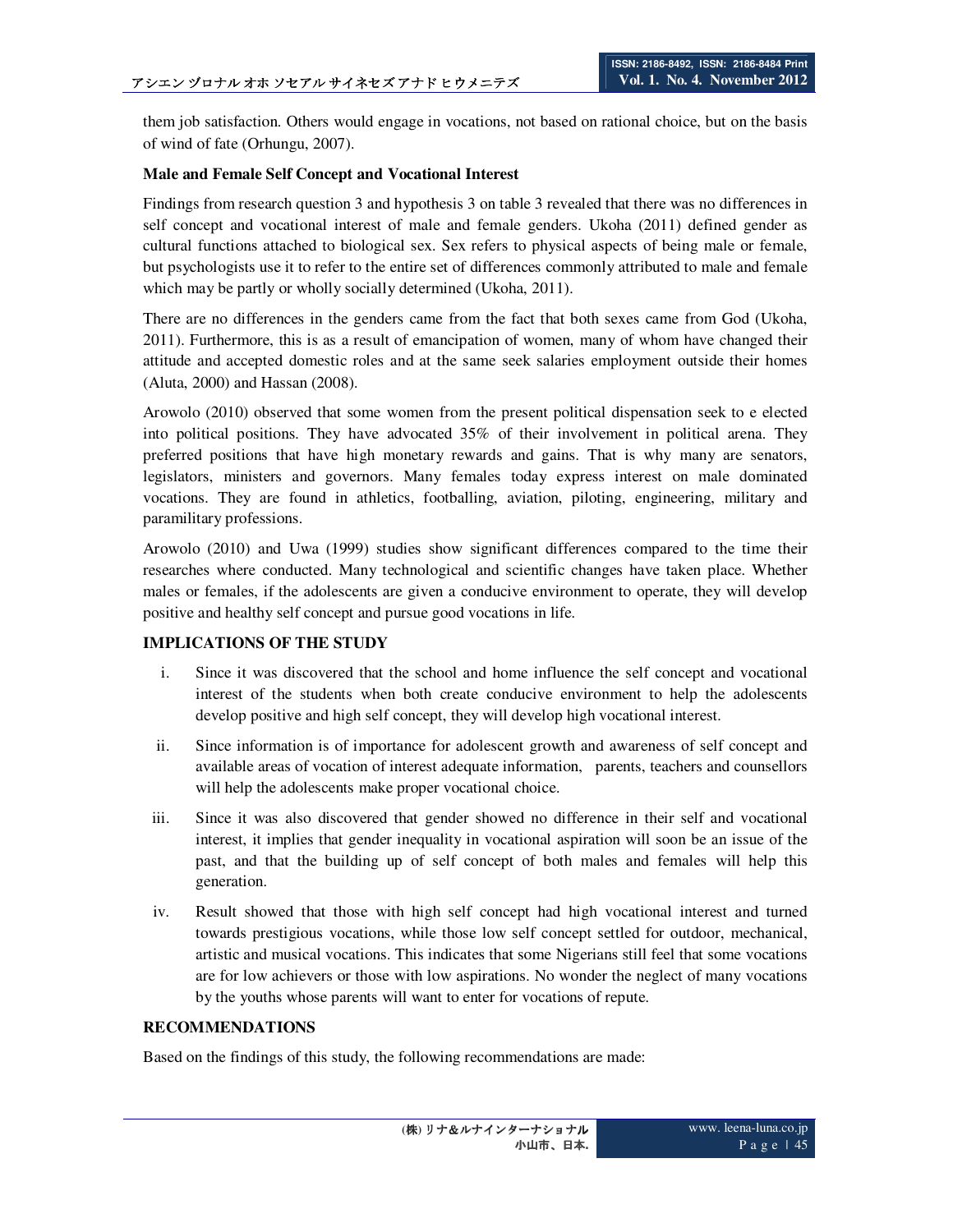- i. That a well-packaged seminar and workshop be organized regularly, for parents, teachers, counsellors and adolescent on adolescent interest, needs, new technologies and current researches and findings. This will create opportunities for exchange of ideas about them..
- ii. Government should intensify efforts to send Guidance Counsellors to secondary schools and primary schools to provide vocational, educational and social services to the children, adolescents and parents.
- iii. Government should help schools implement what the policy makers have mapped out for guidance counsellors and adolescents. For example, in February, 2011, the National Council on Education (NCE) decided that couselling be allotted at least a period in the school timetable to enable the counsellors meet the vocational, educational, social and parental problems of the adolescents as leaders of tomorrow.

#### **REFERENCES**

- Abam, B.B. (1998). Self Concept Development and Career Aspiration : Implication for Couselling. Unpublished M.Ed Thesis, University of Jos.
- Adenubi, M. (2007). Self Concept and Locus Control: Two factors determining educational achievement. *Education Today 1 (1)* 58-60.
- Agbe, N.N. (2007). The influence of childhood experience in the development of self concept: Implication for psychological counselling. *The Jos Journal of Education.* University of Jos, Nigeria 1 (1) 57- 60.
- Ahmadu, Y. and Afu, M.O. (2010). Students' perception of factors that determine career choice, strategies and problems of career counselling in secondary schools. Gwagwalada Area Council of FCT Abuja paper presentation 34<sup>th</sup> International Conference of Couselling Association of Nigeria, Enugu State, 2010.
- Akinboye, J.O (1985). Adolescent Personal Data Inventory, (APDI) *Users Manual*. Ibadan: Claverlanon.
- Arowolo, D.O. (2010). *Vocational Aspiration and Self Concept among secondary school students in Ekiti*.
- American Career Resource Network (2010). Helping your child discover the world. Retrieved June 13, 2010 from http://Ife.eduacrn/careerawareness.htm.
- Bakare, G.M. (1987). Vocational Interest Inventory Scale (VII). *Psychological Research Production*.
- Balogun, (2006). Career Prospects in Vocation and Technical Education. In Joseph Ado (Ed), *Magazine of the 30th Annual National Conference of the Counselling Association of Nigeria* (pp. 45-49), Vol. 1 No. 1, Minna.
- Davey, F.N. (2001). The relationship between Engineering and Young Women's occupational priorities. *Canadian Journal of Counselling Psychology 35*: 221-228.
- Denga, D. (1986). Effects of Counselling on Development of Children Self Concept: A pilot study. *The Journal of Education in Africa 2:* (1)*:* p.110-118
- Ekennia, C.C. (2011). *Career Interest Inventory (CII) User's Manual*. Federal Government of Nigeria: Federal Ministry of Education, Basic and Secondary Education Department, School Support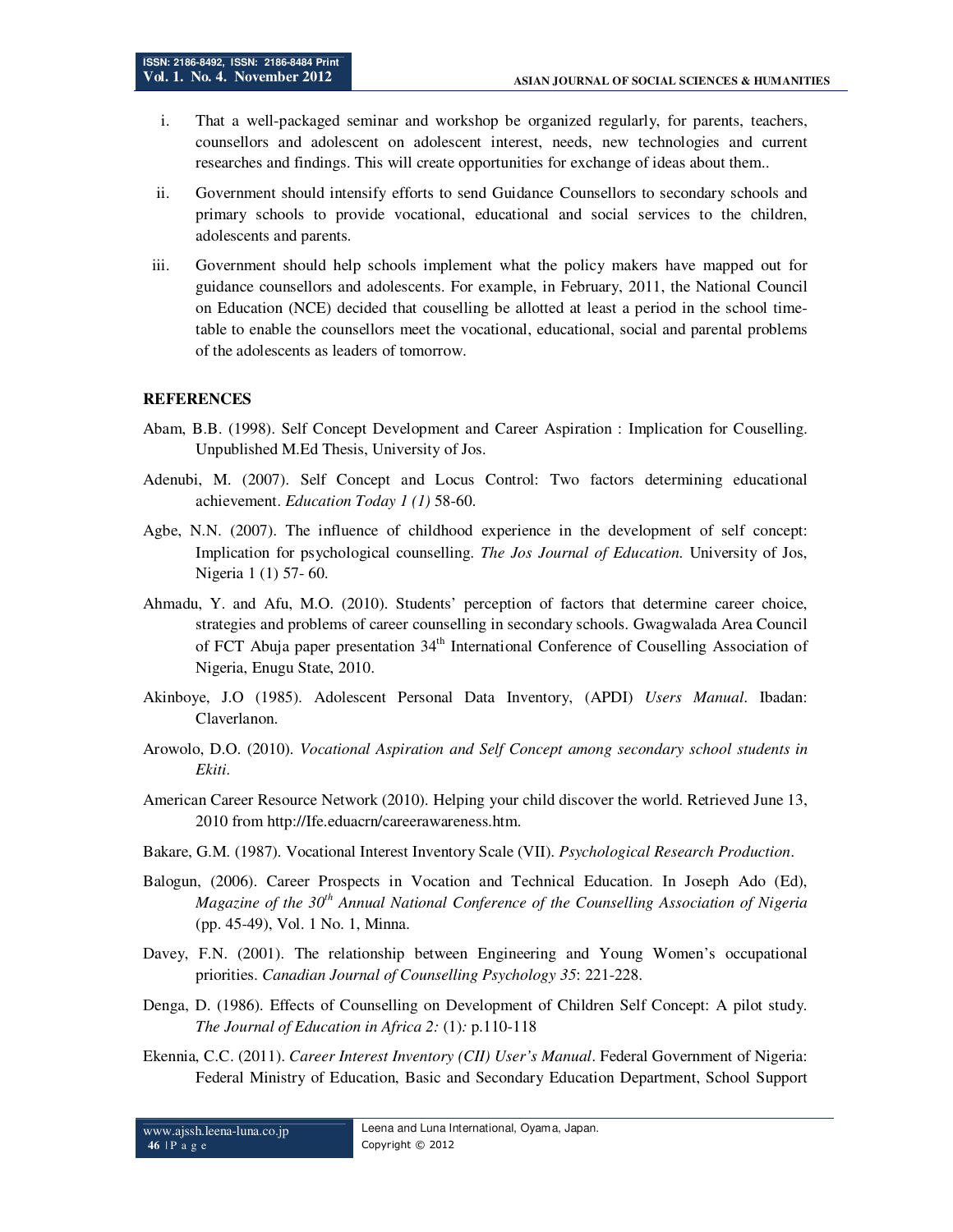Division, Guidance and Counselling Branch. Chin and Chis Resource Concept Ltd Owerri, Imo State.

- Federal Republic of Nigeria (2004). National Policy on Education. Lagos: Federal Ministry of Education. Terrod Press, Yaba Lagos.
- Hattie, J. (2003). Implementing Self Concept in Vocational choice for American Girlhood. Yale University Press.
- Hassan, M. (2008). Adolescent Self Concept and Vocational Aspiration among secondary school students in Bornu State Nigeria. *Journal of Education and Applied Psychology Vol 1* No. 1, 2008.
- Huitt, W. (2004). Self Concept and Self Esteem: Educational Psychology Interactive. Valdosta, G.A. Valdo. State University. Edu/whuittcol./Reg.Sys/Self.html.htt Novoaonline.nvcc/edu/eclispd/ otall/ Preinter/Self/Self.hmt.
- Idaron, I.O. (2002). Problem youths face after graduation in Nigerian schools. Talk on a Guest Lecture delivered at the occasion of Training Workshop for G & C at Abeokuta, p.105.
- Kagu, B. and Mohammed, M.H. (2007). Relationship between Self Concept and Career Choice among SS II students in Borno State. *Applied Psychology Selected Reading Vol. 3* (1) July 2007.
- Kelly, T. (2004). Positive Psychology and Adolescent of true breakthrough. http://www. Nebinihgov/ entrys/query.F.C.gipemd-retrive.db pub. Med & L.I. Stucks=1556307 & adop t= Abstract>
- Myers, D.C. (1995). *Psychology. Hope College*, Holland: Michigan Worth Publishers.
- Nwan, A. (2004). Humanizing classroom instruction in our schools. Nigerian Education Book of Reading.
- Nwamuo, P.A. (2001). *Career Education in Developing Nations.* Owerri: Reliable publishers
- National Policy on Education (2004). Lagos. Federal Government of Nigeria.
- Odoemelam, A.M. (2000). *Self Concept Scales.* Okigwe: Fasmen Communication.
- Okereke, C.P. (2006). Patterns of Career Salience and Role Model among Adolescent Students. Unpublished M.Ed Research, Abia State University, Uturu.
- Oladele, J.O. (2000). Guidance and Counselling; A Functional Approach. Focus on 6-3-3-4 System of Education. Lagos: John Ltd Publishers
- Oluloye, O.T. (2005). Self concept and career aspirations of Adolescent Students: Implications for Counselling. *Journal of Education*, University of Jos 1 (1) 40-45.
- Omaka, E.O. (2003). Differences in vocational maturity in Nigerian Adolescents. *Journal of Guidance and Couselling*. Ilorin, Nigeria: Unilorin Press.
- Otta, F.E. and Odoemelam A.M. (1999). Rational Emotive Therapy and Client-centred Therapy Group Couselling Models in the improvement of self concept among physically handicapped adolescents. *Counseling Spectrum 2* (1); 55-61.
- Orhungur, M.M. (2007). Developmental Career Counselling. The Gender Question to the Nigerian Youth. *The Counsellor 15* (1) 32-36.
- Reo, D. (1999). *Assessment of Self and understanding every Adolescent 5* (1) 20.